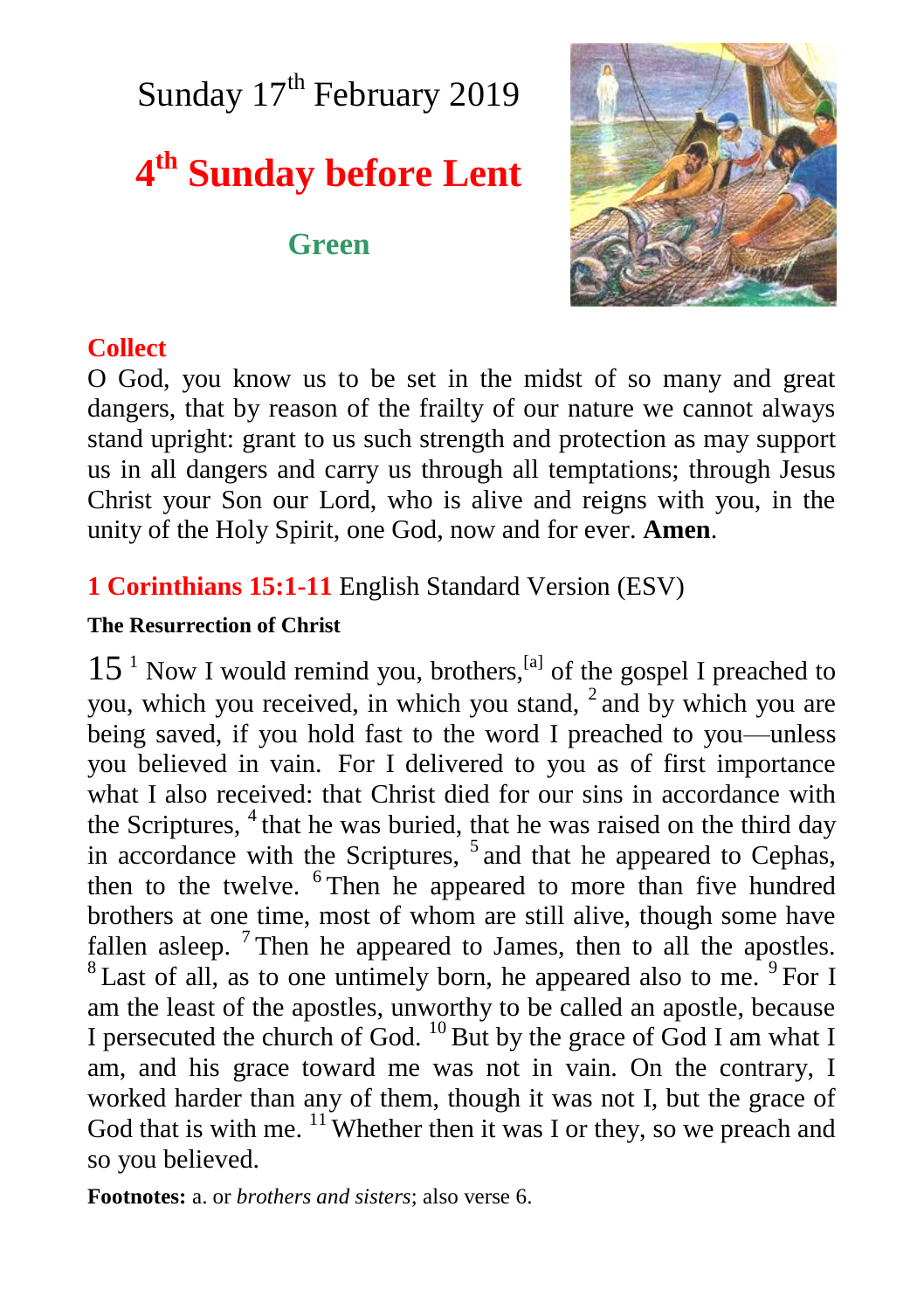**COMMENT:** Paul states what he had received from the apostles whom he met in Jerusalem when he returned there after his conversion. This may well have been circa two years after the resurrection. Certainly verses 3 to 5 are to be considered by most scholars as the earliest Christian creed. Other would add the following three verses. It summarises what the apostles were teaching in those first years after that momentous event; that Jesus Christ, who had been executed as a criminal, was very much alive. Death had not conquered him; he had conquered death, and was seen alive and was now with them in spirit. There were still many living in Paul's time who could testify to this experience. The reference to the appearance to five hundred Christian brothers is entirely plausible as Luke records in Acts 1:3 that the resurrection appearances occurred over forty days. Note too that Paul adds himself as "the least of the apostles." The phrase "untimely born" is a sanitised version of the meaning of the Greek word which means miscarriage or abortion! What is not realised by many is that this passage is the very first documented account of Easter, and written at least ten years before the first Gospel.

## **Luke 5:1-11** English Standard Version (ESV)

### **Jesus Calls the First Disciples**

 $5<sup>1</sup>$  On one occasion, while the crowd was pressing in on him to hear the word of God, he was standing by the lake of Gennesaret,  $2$  and he saw two boats by the lake, but the fishermen had gone out of them and were washing their nets. <sup>3</sup> Getting into one of the boats, which was Simon's, he asked him to put out a little from the land. And he sat down and taught the people from the boat.<sup>4</sup> And when he had finished speaking, he said to Simon, "Put out into the deep and let down your nets for a catch." <sup>5</sup> And Simon answered, "Master, we toiled all night and took nothing! But at your word I will let down the nets." <sup>6</sup> And when they had done this, they enclosed a large number of fish, and their nets were breaking.  $7$  They signalled to their partners in the other boat to come and help them. And they came and filled both the boats, so that they began to sink. <sup>8</sup> But when Simon Peter saw it, he fell down at Jesus' knees, saying, "Depart from me, for I am a sinful man, O Lord." <sup>9</sup> For he and all who were with him were astonished at the catch of fish that they had taken,  $10$  and so also were James and John, sons of Zebedee, who were partners with Simon. And Jesus said to Simon, "Do not be afraid; from now on you will be catching men."<sup>[a]</sup>  $11$  And when they had brought their boats to land, they left everything and followed him.

**Footnotes:** a. The Greek word *anthropoi* refers here to both men and women.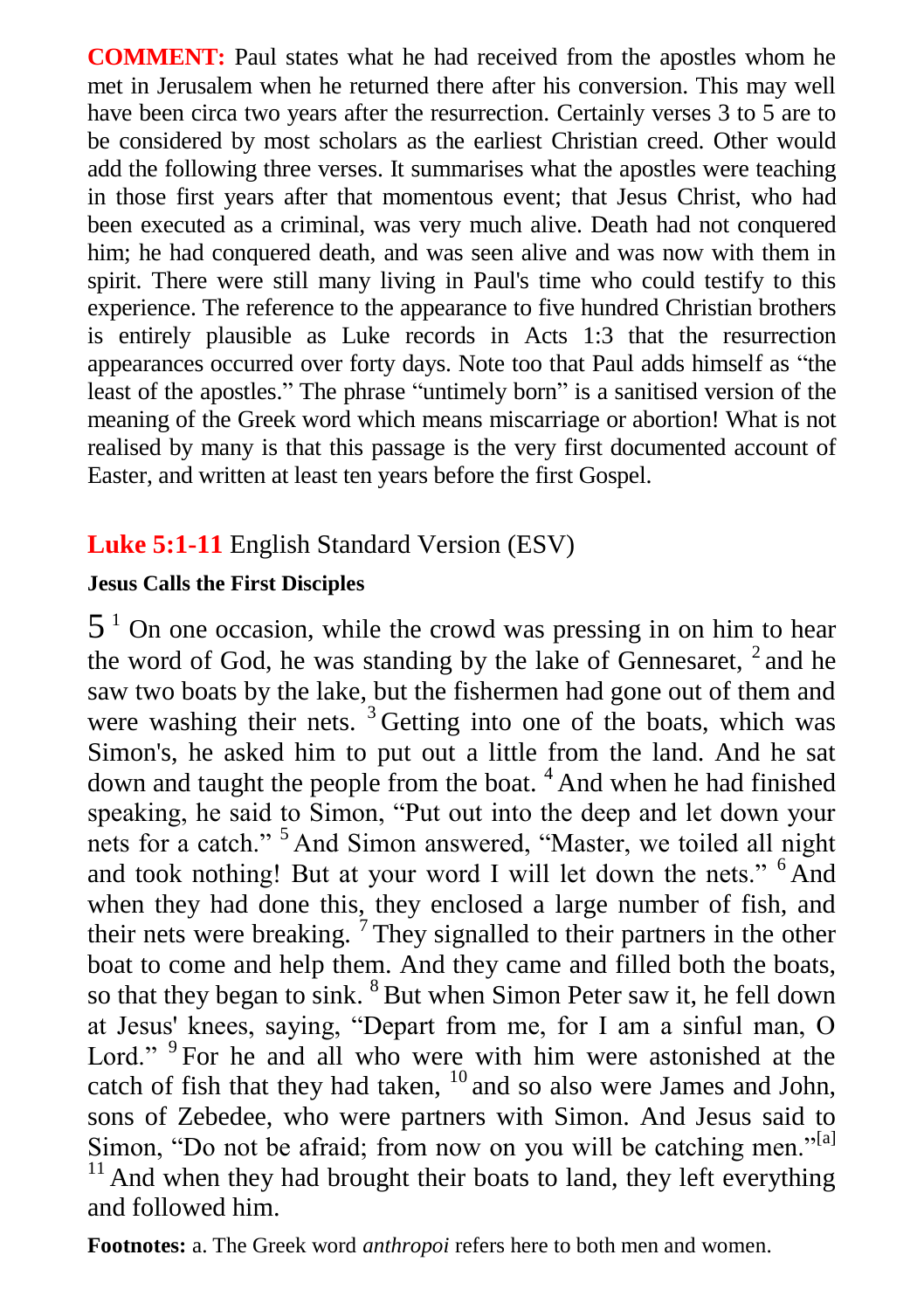**COMMENT:** Luke tells this story of a miraculous catch of fish in connection with the calling of the first disciples. His version is much more elaborate than the brief accounts of Mark and Matthew. John tells it as one of Jesus' resurrection appearances (John 21). Behind the gospels as we now have them, there was a long tradition of stories about Jesus' teaching and miracles repeated by word of mouth before being put into written form. Assuming that all versions referred to the same event, which some commentators doubt, they speak to the future mission of the apostolic church. It appears to be a promise of ultimate success though not without long and difficult toil on the part of the disciple community. Luke's audience was two generations removed from the events he narrates and unfamiliar with the places in which those events occurred. So he did not have to be concerned about chronological order. His intent was primarily evangelical. For instance, he has Peter call Jesus first "Master," then "Lord." Those are titles which Luke reserves for disciples. Non-disciples used the term, "Teacher." The title "Lord" appears in Luke twenty-one times; twelve of them in passages peculiar to Luke. It can be argued that here Luke was thinking in post-resurrection terms when the apostles had fully realized that Jesus was the Messiah for whom such a title was appropriate. As has been pointed out many times, the original creed of the apostolic church was the simple statement, "Jesus is Lord." Peter's confession of sinfulness reiterates the gospel call to repentance as the antecedent to Christian discipleship. Luke had emphasized this as the message John the Baptist had preached (3:1-20) and which Peter had also proclaimed in his Pentecost sermon in Acts 2:38.

### **Psalm 138** *Confitebor tibi* Grail Psalter

#### R **Your love, O Lord, is eternal: discard not the work of your hands.**

<sup>1</sup> *Of David* I thank you, Lord, with all my heart, you have heard the words of my mouth. In the presence of the angels I will bless you. <sup>2</sup> I will adore before your holy temple.  $\mathbb{R}$ 

I thank you for your faithfulness and love which excel all we ever knew of you.  $3$  On the day I called, you answered; you increased the strength of my soul.  $\mathbb{R}^7$ 

<sup>4</sup> All earth's kings shall thank you when they hear the words of your mouth. <sup>5</sup> They shall sing of the Lord's ways: "How great is the glory of the Lord!"  $\mathbb{R}^7$